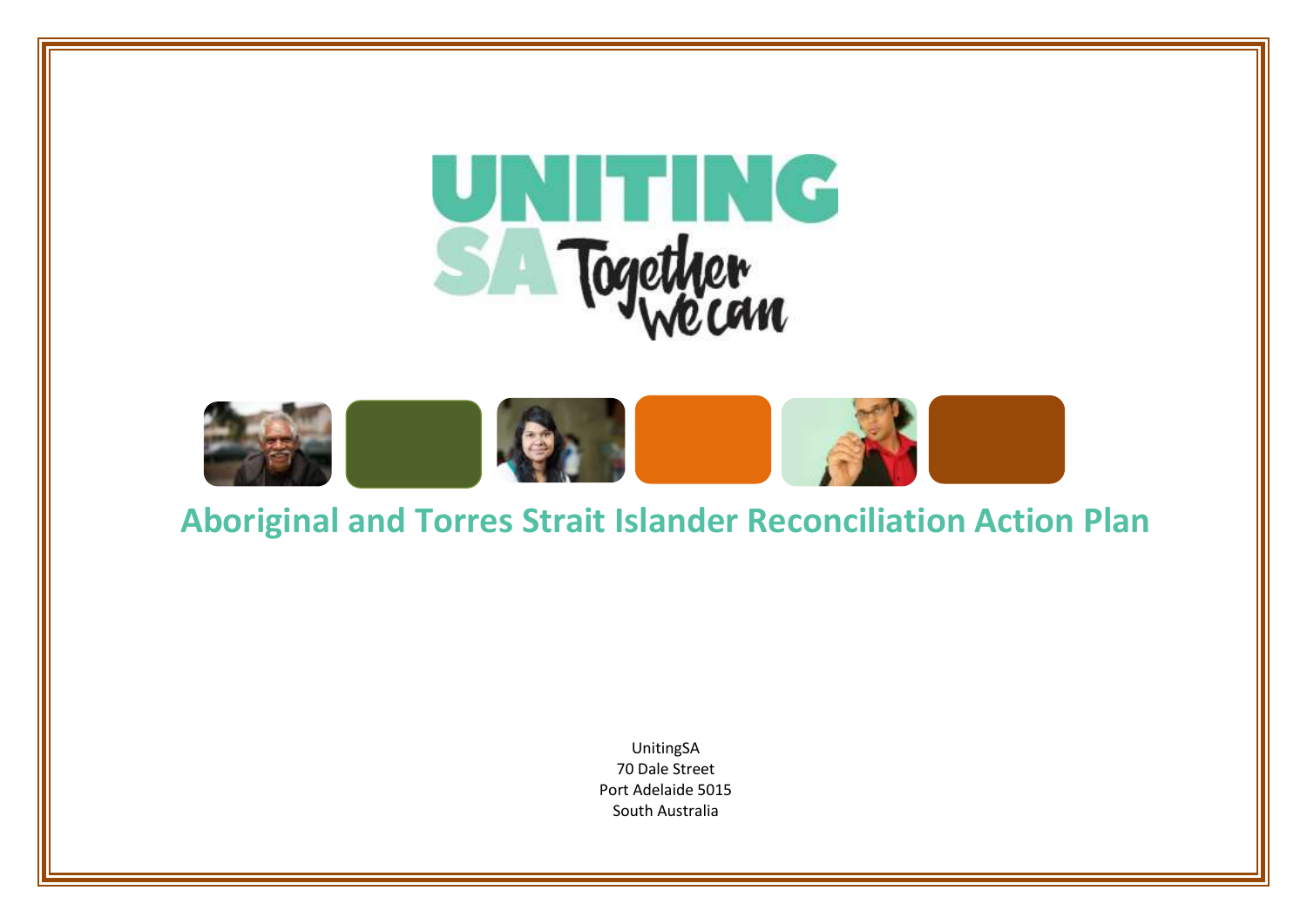## **Acknowledgment of Country**

UnitingSA acknowledges the Traditional Lands of the Kaurna People across South Australia. We pay our respects to the Elders past, present and emerging, for they hold the memories, the traditions, the culture and hopes of Aboriginal and Torres Strait Islander peoples across the state. We respect and support their spiritual relationship with their Country.



A better understanding and respect for Aboriginal and Torres Strait Islander cultures develops an enriched appreciation of Australia's cultural heritage and can lead to reconciliation. This is essential to the maturity of Australia as a nation and fundamental to the development of an Australian identity.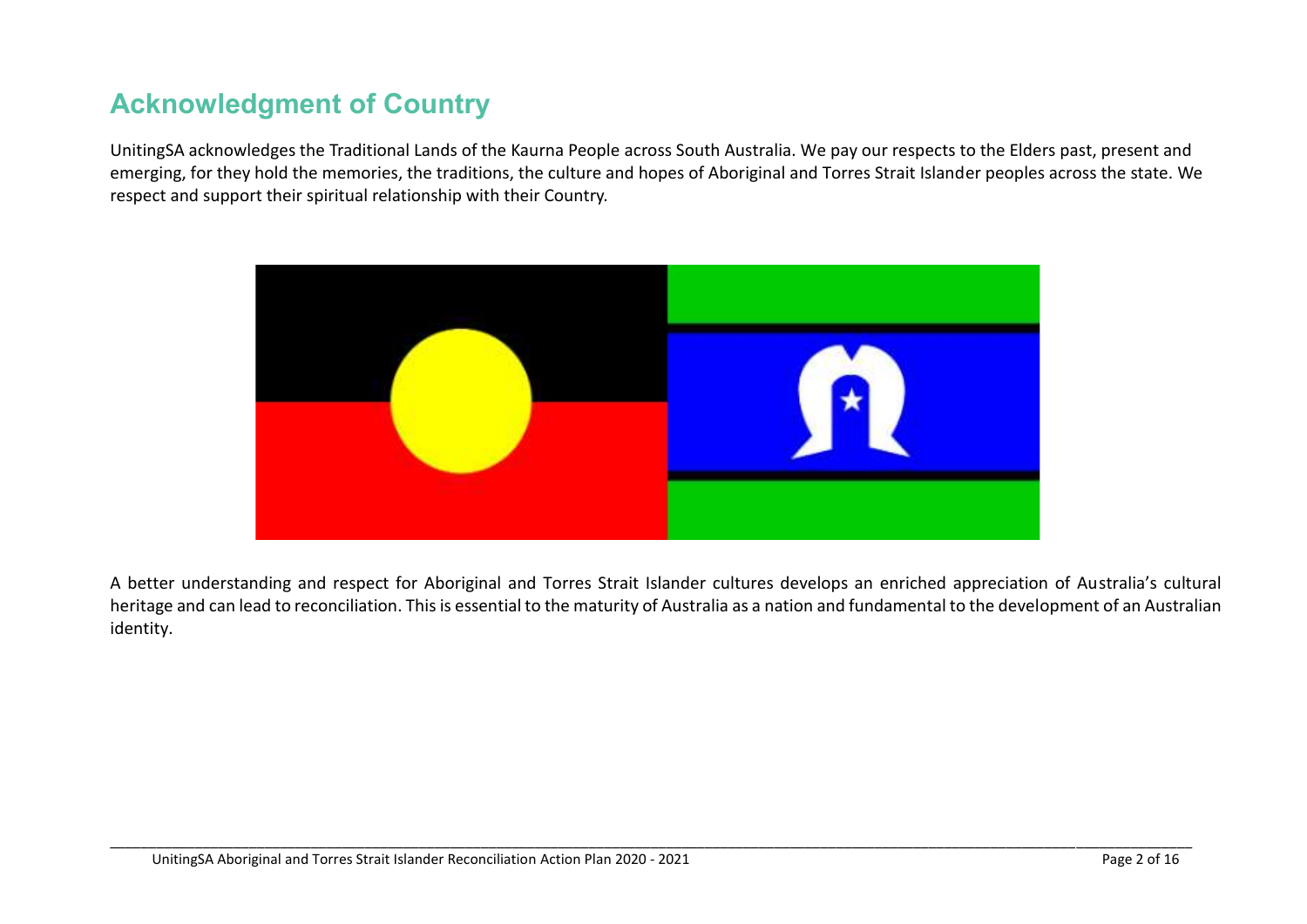### **Reconciliation Statement**

UnitingSA supports the principles of reconciliation and is committed to working with all members of the community to achieve a reconciled nation. We acknowledge that reconciliation can only be achieved through the commitment and efforts of all Australians in their everyday life.

Supporting reconciliation means working to **overcome the reasons there is division and inequality** between Indigenous and non-Indigenous Australians. (Reconciliation SA)

#### **UnitingSA Acknowledges and Recognises**

- Aboriginal and Torres Strait Islander peoples as the first peoples of Australia.
- The customs and traditions of Aboriginal and Torres Strait Islander peoples and their spiritual relationship with the land.
- The need to establish a partnership approach in addressing community issues between Aboriginal and Torres Strait Islander peoples and the varying diverse communities throughout South Australia.

#### **UnitingSA Supports**

- The need to improve understanding of Aboriginal and Torres Strait Islander issues.
- The need to find new ways to work together in partnership to ensure access for Aboriginal and Torres Strait Islander peoples, to culturally appropriate services and programmes.

#### **UnitingSA Has a Commitment To**

- Bring together Aboriginal and Torres Strait Islander and non-Aboriginal and Torres Strait Islander peoples to increase knowledge, understanding and appreciation of Aboriginal and Torres Strait Islander culture and heritage.
- Develop and promote, as appropriate, Aboriginal and Torres Strait Islander peoples' involvement in events and celebrations of significance, which respect the dignity and protocols of their local communities.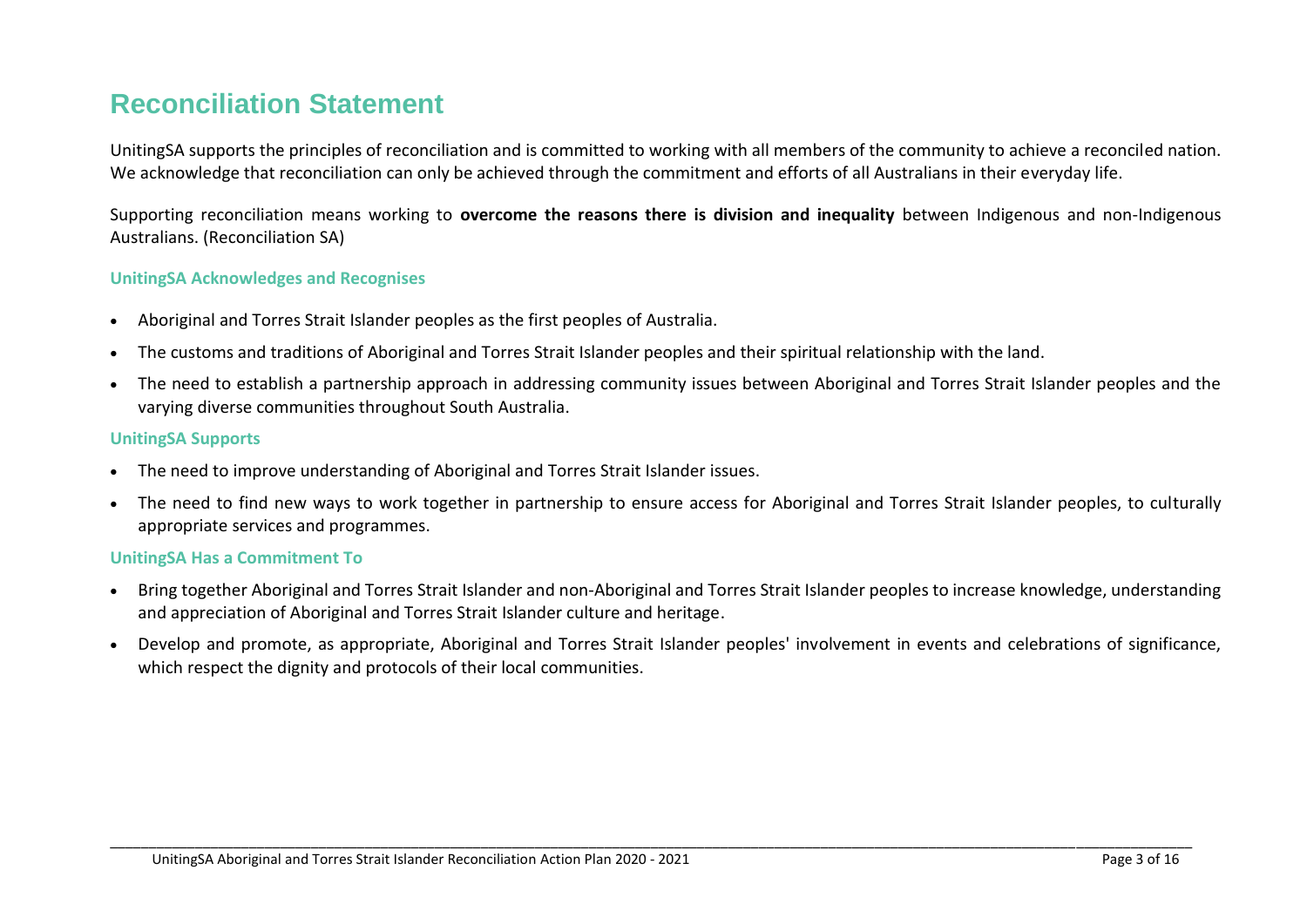## **Contents**

|    | <b>Acknowledgement to Country</b>                                                                                                                                                                         | $\mathbf{2}$ |
|----|-----------------------------------------------------------------------------------------------------------------------------------------------------------------------------------------------------------|--------------|
|    | <b>Foreword by Libby Craft (CEO)</b>                                                                                                                                                                      | 5            |
|    | <b>Agency Details</b>                                                                                                                                                                                     | 6            |
|    | <b>Our Vision</b>                                                                                                                                                                                         |              |
|    | <b>Our Mission</b>                                                                                                                                                                                        |              |
|    | <b>Our Values</b>                                                                                                                                                                                         |              |
|    | Our Goals                                                                                                                                                                                                 |              |
|    | Preamble                                                                                                                                                                                                  | 8            |
|    | Our Commitment                                                                                                                                                                                            |              |
|    | <b>Reconciliation Action Plan</b>                                                                                                                                                                         |              |
|    | 1. Relationships: Building strong relationships between Aboriginal and Torres Strait Islander peoples and other Australians.                                                                              | 9            |
| 2. | Respect: Respecting Aboriginal and Torres Strait Islander peoples' culture, land and history                                                                                                              | 11           |
| 3. | Opportunities: Providing opportunities for Aboriginal and Torres Strait Islander peoples, organisations and communities is important<br>to our organisation and its core business activities.             | 13           |
| 4. | Tracking Progress and Reporting: Evaluating and measuring our achievements to ensure that the implementation of our plan is<br>dynamic and responsive to the needs of Aboriginal & Torres Strait peoples. | 14           |
|    | <b>Further Information</b>                                                                                                                                                                                | 16           |
|    | Copies of the plan                                                                                                                                                                                        |              |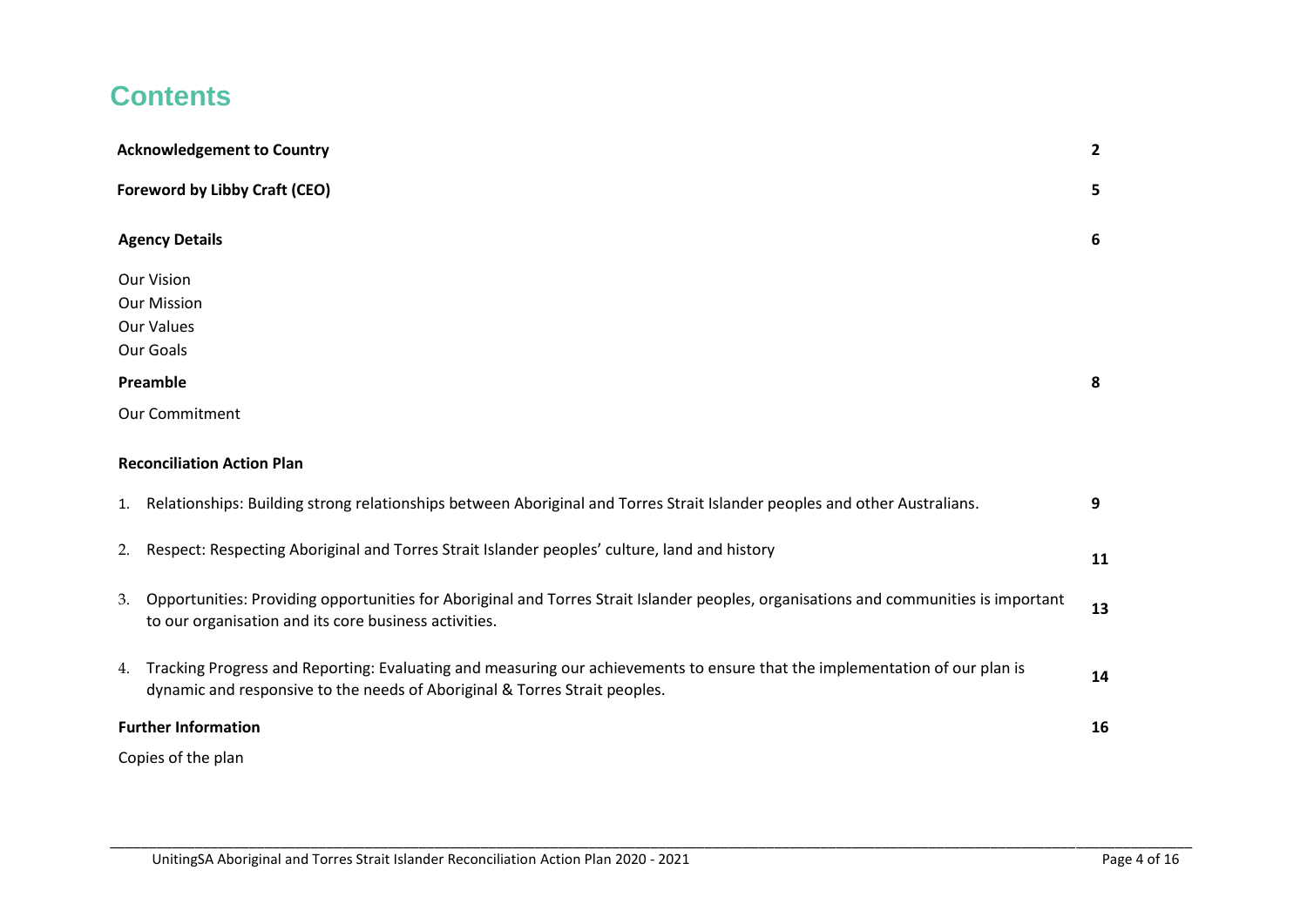## **Foreword by Libby Craft, CEO**

It is with pride that I put forward this Aboriginal and Torres Strait Islander Reconciliation Action Plan. UnitingSA promotes a compassionate respectful and just community in which all people participate and flourish. We are committed to making long term improvements in order to support Aboriginal and Torres Strait Islander peoples to participate in a meaningful way within the community. This will be achieved by promoting an inclusive workplace culture, providing services which celebrate diversity and setting objectives to work towards in the future.

The Reconciliation Action Plan is based on four key priorities:

- 1. **Relationships:** Building strong relationships between Aboriginal and Torres Strait Islander peoples and other Australians.
- 2. **Respect:** Respecting Aboriginal and Torres Strait Islander people's culture, land and history.
- 3. **Opportunities:** Providing opportunities for Aboriginal and Torres Strait Islander peoples, organisations and communities as it is important to our organisation and its core business activities.
- 4. **Tracking Progress and Reporting:** Evaluating and measuring our achievements to ensure that the implementation of our plan is dynamic and responsive to the needs of Aboriginal & Torres Strait Islander peoples.

This plan has been developed in consultation with Aboriginal and Torres Strait Islander peoples, employees and key stakeholders within UnitingSA and is endorsed by the Quality, Safety and Risk Management Council.

\_\_\_\_\_\_\_\_\_\_\_\_\_\_\_\_\_\_\_\_\_\_\_\_\_\_\_\_\_\_\_\_\_\_\_\_\_\_\_\_\_\_\_\_\_\_\_\_\_\_\_\_\_\_\_\_\_\_\_\_\_\_\_\_\_\_\_\_\_\_\_\_\_\_\_\_\_\_\_\_\_\_\_\_\_\_\_\_\_\_\_\_\_\_\_\_\_\_\_\_\_\_\_\_\_\_\_\_\_\_\_\_\_\_\_\_\_\_\_\_\_\_\_\_\_\_\_\_\_\_\_\_\_\_\_\_\_\_\_\_

Yours sincerely,

**Libby Craft**  Chief Executive Officer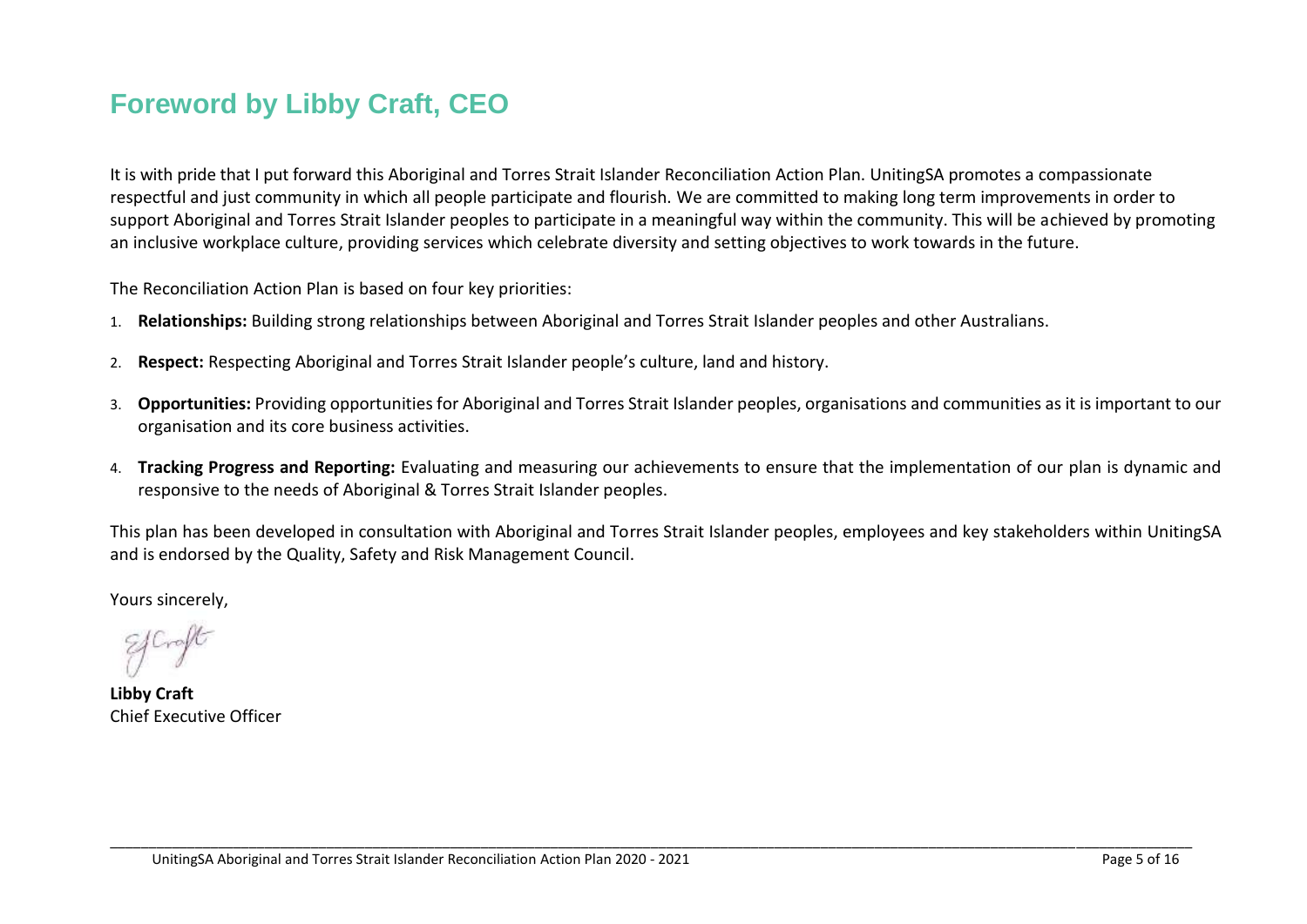## **UnitingSA – Vision, Mission, Values and Goals**

UnitingSA, established in 1919, is a South Australian based community service Agency of the Uniting Church. UnitingSA seeks to work in partnership with clients and others in the community, to empower individuals, strengthen families and build communities. UnitingSA's main areas of work include:

\_\_\_\_\_\_\_\_\_\_\_\_\_\_\_\_\_\_\_\_\_\_\_\_\_\_\_\_\_\_\_\_\_\_\_\_\_\_\_\_\_\_\_\_\_\_\_\_\_\_\_\_\_\_\_\_\_\_\_\_\_\_\_\_\_\_\_\_\_\_\_\_\_\_\_\_\_\_\_\_\_\_\_\_\_\_\_\_\_\_\_\_\_\_\_\_\_\_\_\_\_\_\_\_\_\_\_\_\_\_\_\_\_\_\_\_\_\_\_\_\_\_\_\_\_\_\_\_\_\_\_\_\_\_\_\_\_\_\_\_

- Aged Care;
- Employment and training;
- Social housing and homelessness:
- Working with people with a mental health condition;
- Supporting people from culturally and linguistically diverse backgrounds; and
- Vulnerable young people, adults and families.

#### **Our Vision**

A compassionate, respectful and just community in which all people participate and flourish.

#### **Our Mission**

UnitingSA is an influential and vibrant organisation providing services to the community and empowering people.

### **Our Values**

- ❖ Respect
- $\triangleleft$  Compassion
- Courage
- ❖ Integrity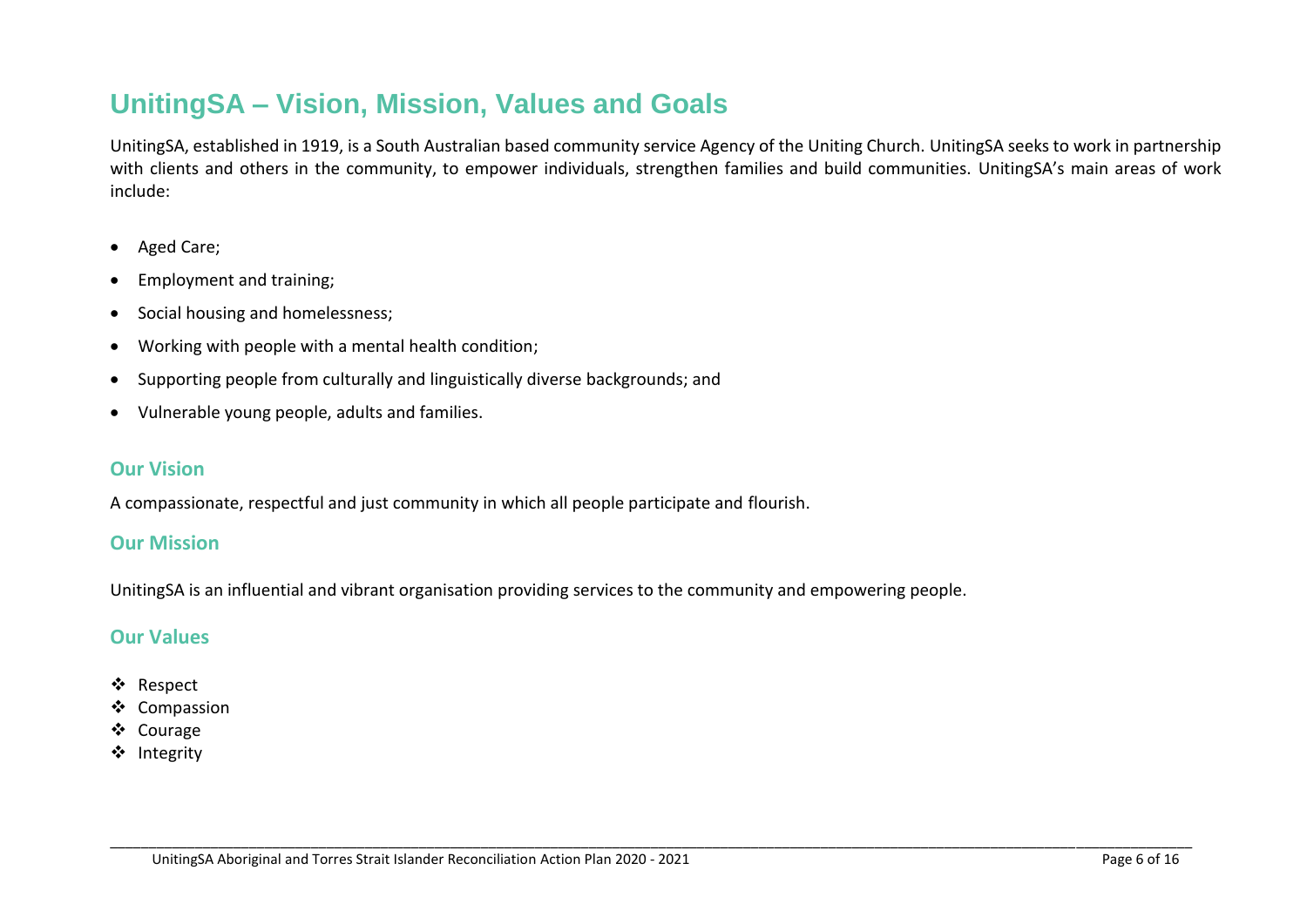### **UnitingSA – Goals and Organisational Strategies**

#### **Goal 1 Partner with people to ensure their inclusion, independence and wellbeing**

- Create strategic partnerships and collaborate to develop solutions.
- Identify and strengthen services that add value for our customers.
- Speak out on matters of injustice and inequity.
- Build partnerships with, and support aspirations of, Aboriginal and Torres Strait Islander peoples.

#### **Goal 2 Design and deliver customer orientated services and supports in aged care, housing and community services**

 Implement the Aged Care Master Plan to revitalise and build aged care infrastructure to contemporary standards that meet and exceed consumer expectations.

\_\_\_\_\_\_\_\_\_\_\_\_\_\_\_\_\_\_\_\_\_\_\_\_\_\_\_\_\_\_\_\_\_\_\_\_\_\_\_\_\_\_\_\_\_\_\_\_\_\_\_\_\_\_\_\_\_\_\_\_\_\_\_\_\_\_\_\_\_\_\_\_\_\_\_\_\_\_\_\_\_\_\_\_\_\_\_\_\_\_\_\_\_\_\_\_\_\_\_\_\_\_\_\_\_\_\_\_\_\_\_\_\_\_\_\_\_\_\_\_\_\_\_\_\_\_\_\_\_\_\_\_\_\_\_\_\_\_\_\_

- Offer a seamless continuum of care for older people and increase the number and range of in-home services.
- Develop and implement the Housing Action Plan.
- Continue to be a leading provider of community mental health services.
- Revitalise and increase our community housing portfolio.

#### **Goal 3 Drive a dynamic and sustainable business**

- Prepare the organisation for the future.
- Develop our business culture aligned with mission and values.
- Increase the number and range of viable and sustainable services and programs.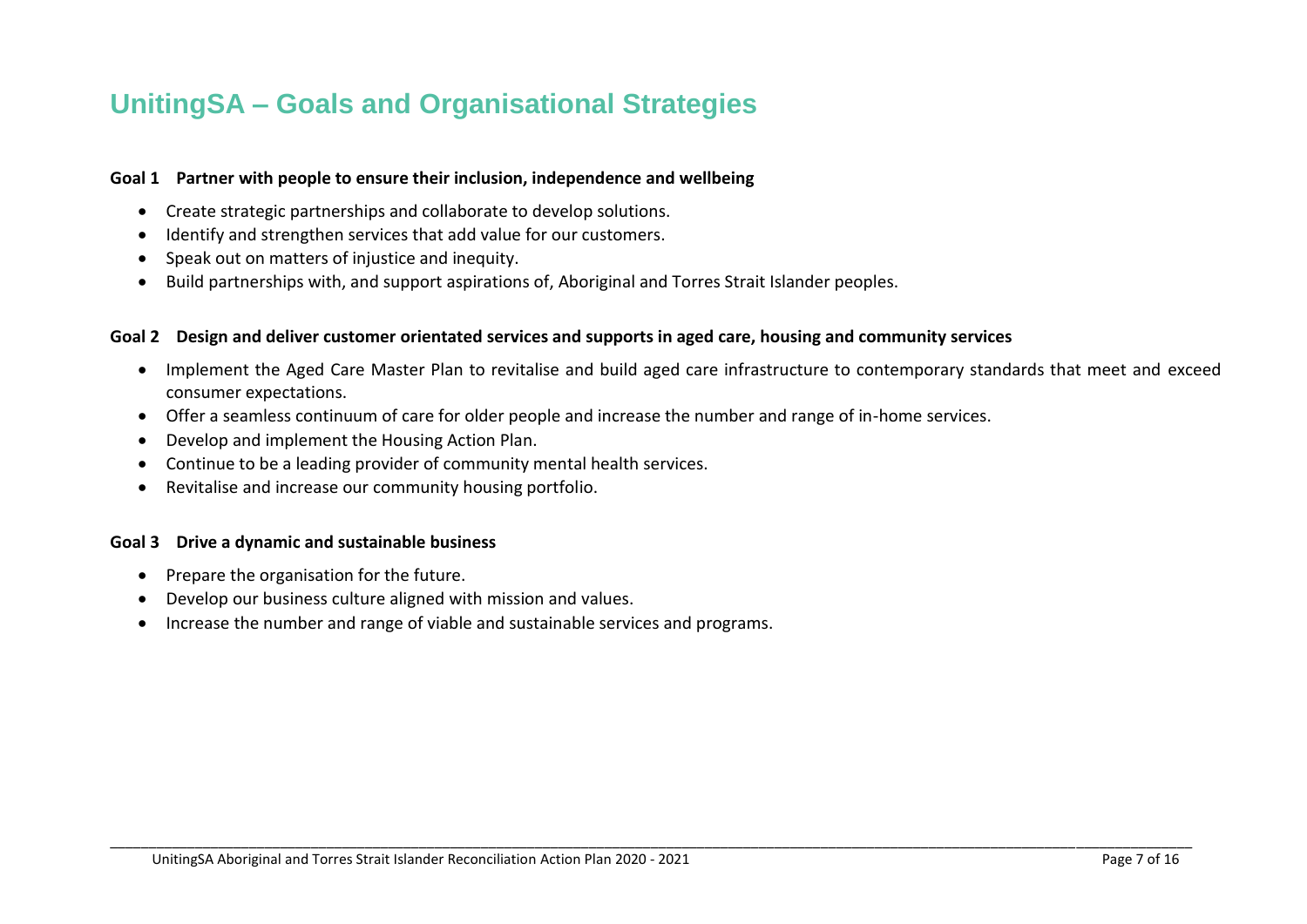

## **Our Reconciliation Action Plan Commitment**

UnitingSA is committed to contributing to 'Closing the Gap'. To demonstrate this commitment UnitingSA has developed this Aboriginal and Torres Strait Islander Reconciliation Action Plan as a means of fostering equity of access for Aboriginal and Torres Strait Islander peoples across the organisation. It is expected that embedding an Aboriginal and Torres Strait Islander Reconciliation Action Plan into UnitingSA culture and services will ensure:

- High quality **client outcomes** are maintained
- Continued **equity of access** to services
- **Efficient** and **effective** services
- **Culturally appropriate** services
- Greater **direct accountability** to communities
- A range of **benefits to staff**
- Improved **customer satisfaction**.

#### **Objective**

The key objective of the UnitingSA's Reconciliation Action Plan is to increase Aboriginal and Torres Strait Islander Employment within UnitingSA and to assist UnitingSA services to eliminate potential barriers experienced by Aboriginal and Torres Strait Islander people in accessing our services.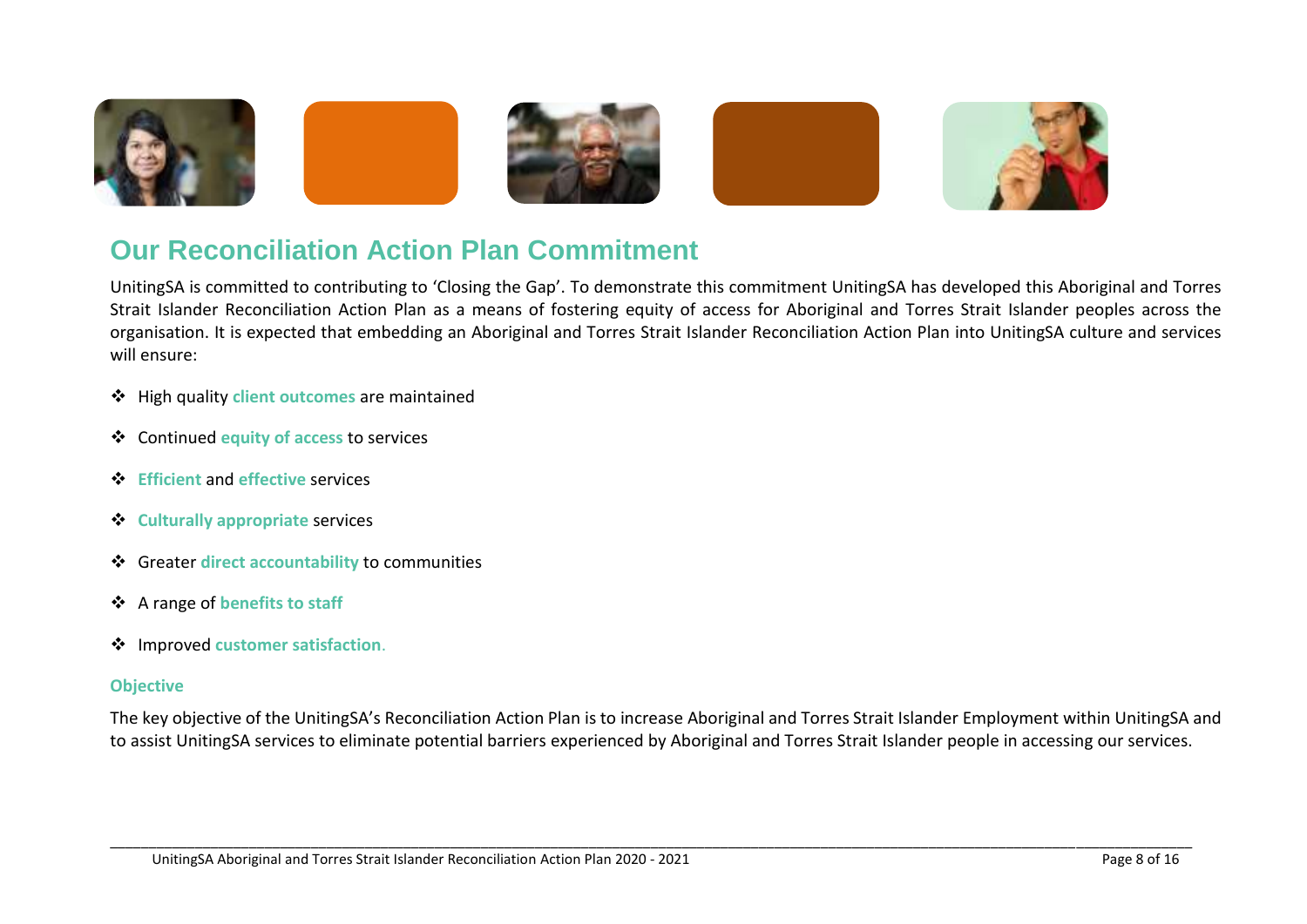### **Performance Measures**

### **Goal 1: Relationships**

### **Focus Area: Building strong relationships between Aboriginal and Torres Strait Islander peoples and other Australians.**

|    | <b>Activities</b>                                                                                                                                                                                                                | <b>Responsibilities</b>                                                    | <b>Timeline</b>      | <b>Target / Indicators</b>                                                                                                                      |
|----|----------------------------------------------------------------------------------------------------------------------------------------------------------------------------------------------------------------------------------|----------------------------------------------------------------------------|----------------------|-------------------------------------------------------------------------------------------------------------------------------------------------|
| 1. | The RAP Working Group (RWG) continues to<br>actively monitor RAP development, including<br>implementation of actions, tracking progress<br>and reporting.                                                                        | <b>Executive Manager</b><br>People and Culture                             | Ongoing              | RWG oversees the development, endorsement<br>a.<br>and review of the RAP.                                                                       |
|    |                                                                                                                                                                                                                                  |                                                                            |                      | The RWG meet annually to monitor and report<br>b.<br>on RAP implementation.                                                                     |
|    |                                                                                                                                                                                                                                  |                                                                            |                      | The RWG communicate changes and feedback<br>C <sub>1</sub><br>at least once per year.                                                           |
| 2. | Celebrate National Reconciliation Week and<br>National Sorry Day (May 26 <sup>th</sup> ) by providing<br>opportunities for Aboriginal and Torres Strait<br>Islander employees and other employees to<br>build relationships      | Managers,<br>Coordinators and<br><b>Marketing Team</b>                     | May/June<br>Annually | a. A range of events are promoted each year in<br>Flourish (UnitingSA Magazine), Newsletters and<br>via email e.g. Reconciliation event flyers. |
| 3. | Establish and maintain networks and<br>partnerships with Aboriginal and Torres Strait<br>Islander communities, Elders and<br>internal/external stakeholders. E.g. Aboriginal<br>Resource and Management Support Unit<br>(ARMSU). | <b>Executive Managers,</b><br>Managers,<br>Coordinators and<br>Supervisors | Ongoing              | Existing networks are maintained.<br>a.                                                                                                         |
|    |                                                                                                                                                                                                                                  |                                                                            |                      | Number of new networking relationships are<br>b.<br>increased, both formal & informal.                                                          |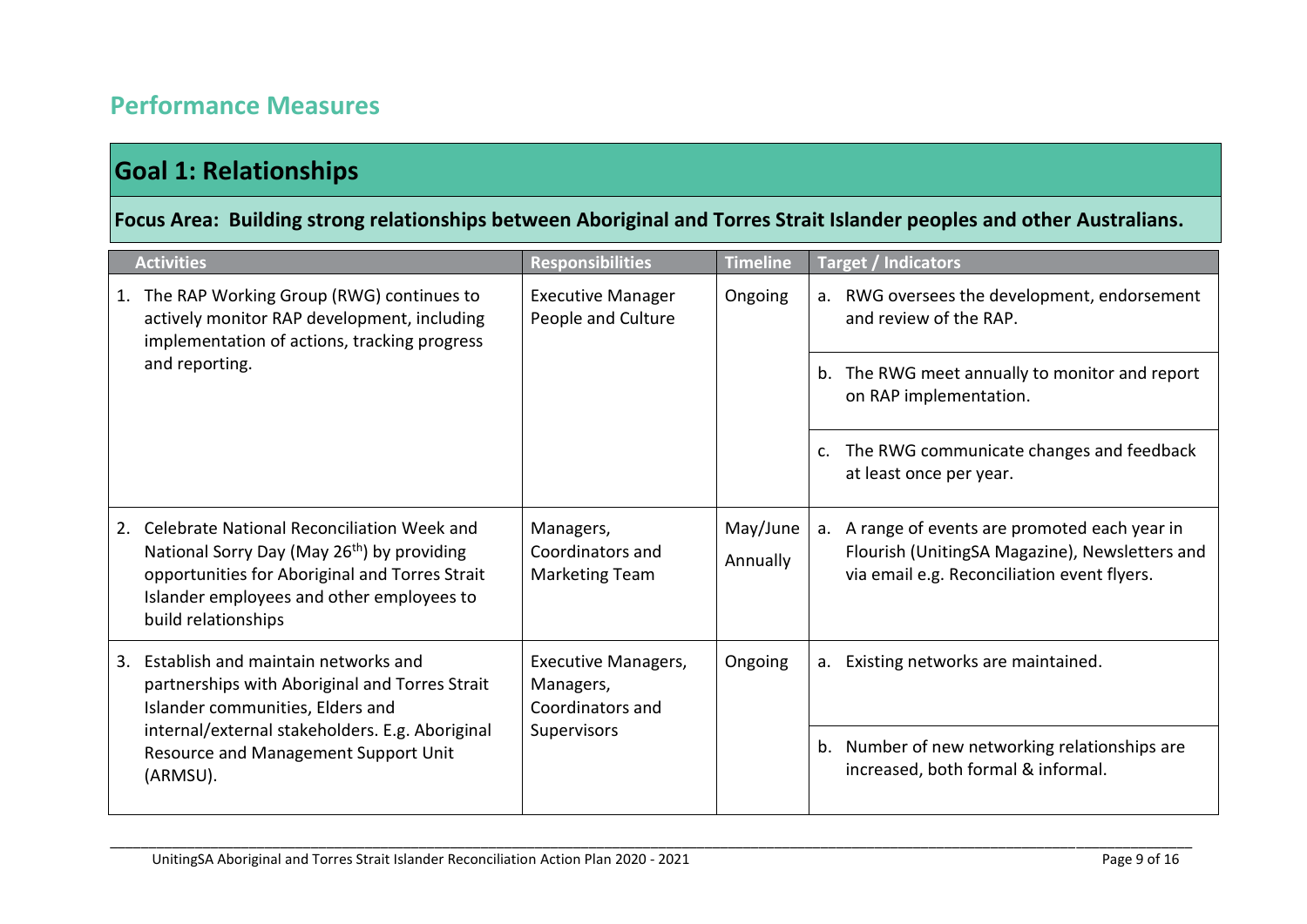| 4. | Maintain currency of Memoranda of<br>Understanding (MoU) information for all<br>relevant services and agreements                                                                               | Executive Managers,<br>Managers,<br>Coordinators and<br>Supervisors        | Ongoing | a. | MoU list is updated on an annual basis.<br>Maintain existing and increase number of new<br>MoU.                                     |                                                             |
|----|------------------------------------------------------------------------------------------------------------------------------------------------------------------------------------------------|----------------------------------------------------------------------------|---------|----|-------------------------------------------------------------------------------------------------------------------------------------|-------------------------------------------------------------|
| 5. | Continue to consult with Aboriginal and Torres<br>Strait Islander service participants or clients<br>about their needs and preferences so that<br>services can be tailored to meet these needs | <b>Executive Managers,</b><br>Managers,<br>Coordinators and<br>Supervisors | Annual  |    | a.                                                                                                                                  | Specific Aboriginal programs are created and<br>maintained. |
|    | and be culturally appropriate and easily<br>accessed. E.g. Aboriginal Coordination Group<br>(Yaitya meyunnaitya nainmorendi)                                                                   |                                                                            |         | b. | Aboriginal client/resident participation and<br>feedback within services are recorded on data<br>systems e.g. Penelope and Leecare. |                                                             |

\_\_\_\_\_\_\_\_\_\_\_\_\_\_\_\_\_\_\_\_\_\_\_\_\_\_\_\_\_\_\_\_\_\_\_\_\_\_\_\_\_\_\_\_\_\_\_\_\_\_\_\_\_\_\_\_\_\_\_\_\_\_\_\_\_\_\_\_\_\_\_\_\_\_\_\_\_\_\_\_\_\_\_\_\_\_\_\_\_\_\_\_\_\_\_\_\_\_\_\_\_\_\_\_\_\_\_\_\_\_\_\_\_\_\_\_\_\_\_\_\_\_\_\_\_\_\_\_\_\_\_\_\_\_\_\_\_\_\_\_

Comments: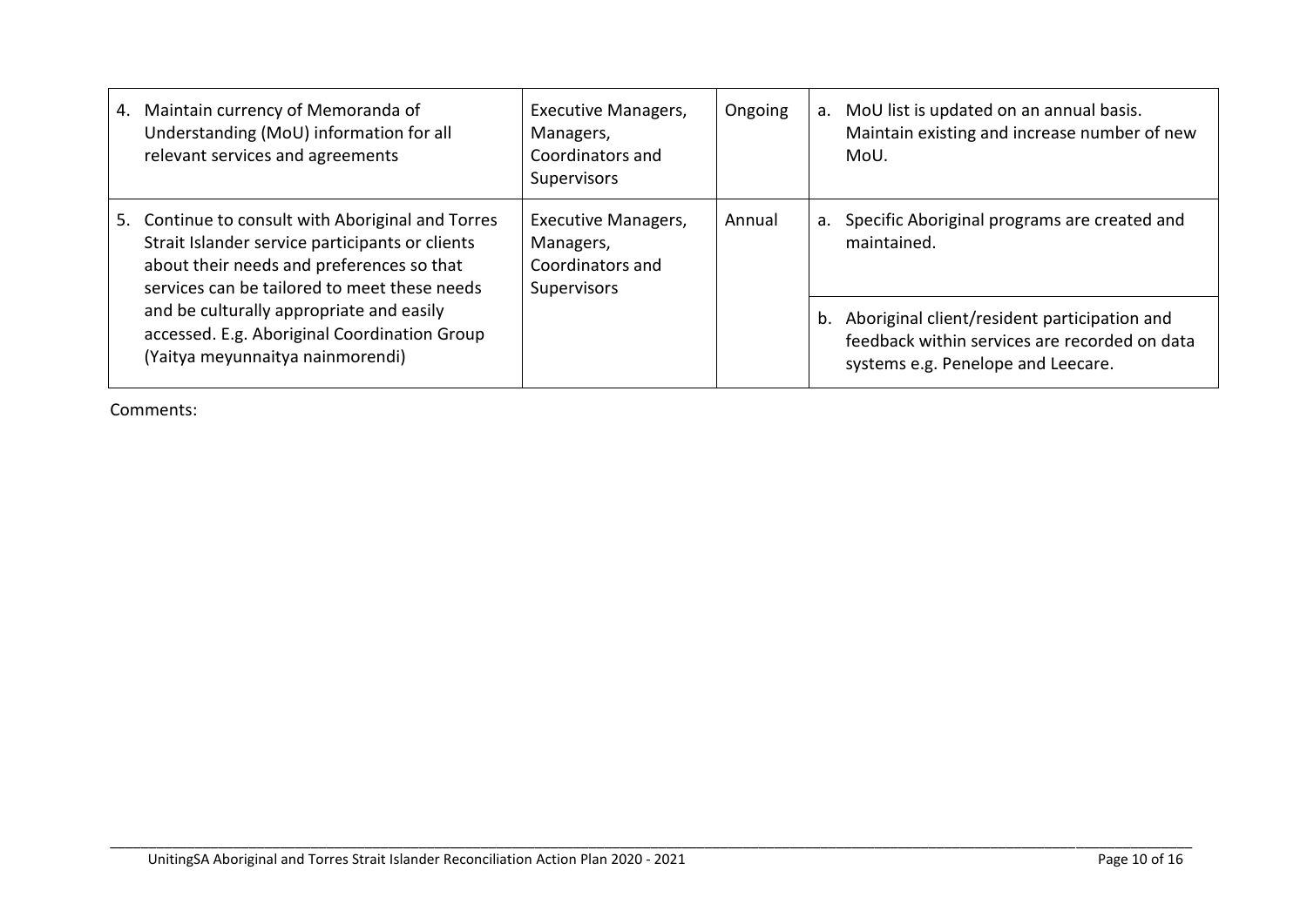### **Goal 2: Respect**

**Focus Area: Respecting Aboriginal and Torres Strait Islander people's culture, land and history.** 

|    | <b>Activities</b>                                                                                                                                                                                         | <b>Responsibilities</b>                                                                         | <b>Timeline</b> | <b>Target / Indicators</b>                                                                                                                                                                                                                                                        |
|----|-----------------------------------------------------------------------------------------------------------------------------------------------------------------------------------------------------------|-------------------------------------------------------------------------------------------------|-----------------|-----------------------------------------------------------------------------------------------------------------------------------------------------------------------------------------------------------------------------------------------------------------------------------|
| 1. | Engage employees in understanding the<br>protocols around Acknowledgement of Country<br>and Welcome to Country ceremonies to ensure<br>there is shared meaning behind the ceremonies                      | <b>Executive Managers,</b><br>Managers,<br>Coordinators and<br>Supervisors                      | Ongoing         | a. Protocol documents are developed,<br>implemented and communicated for the<br>organisation. E.g. Welcome to Country (Elder<br>needed) & Acknowledgement ( Person leading<br>event) at Orientation, Leaders Day, Staff /<br>Volunteer Recognition Ceremony & Conferences<br>etc. |
|    |                                                                                                                                                                                                           |                                                                                                 |                 | b. Staff members are trained in appropriate<br>protocols.                                                                                                                                                                                                                         |
|    |                                                                                                                                                                                                           |                                                                                                 |                 | c. Staff and services implement protocols.                                                                                                                                                                                                                                        |
| 2. | Engage employees in cultural learning to<br>increase understanding and appreciation of the<br>diversity of First Nations people in order to lay<br>the foundation for other RAP actions to be<br>achieved | <b>Executive Manager</b><br>People and Culture,<br>Managers,<br>Coordinators and<br>Supervisors | Ongoing         | a. External information, training and resources<br>which can assist in the provision of appropriate<br>programs and services are accessed. Ensure<br>training is recorded on CIM/Tech One and<br>percentage increases are documented on an<br>annual basis.                       |
|    |                                                                                                                                                                                                           | <b>Executive Manager</b><br>People and Culture                                                  | Ongoing         | b. A cultural awareness training strategy has been<br>developed. In particular, provide opportunities<br>for RWG members, RAP Champions, People and<br>Culture personnel and other key employees to<br>participate in training.                                                   |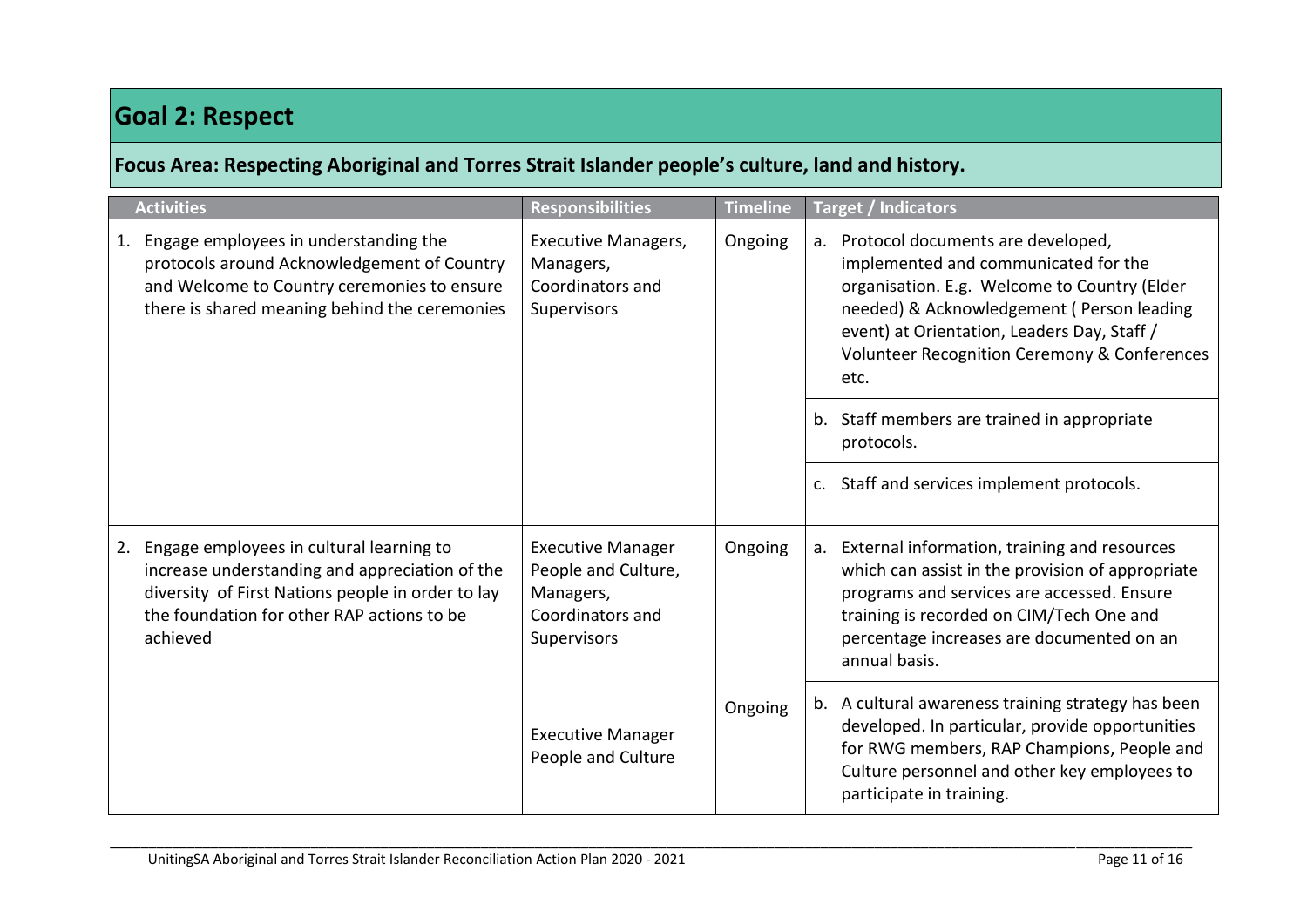| 3. | Provide opportunities for Aboriginal and Torres<br>Strait Islander employees to engage with their<br>culture and community through NAIDOC Week<br>events                                   | <b>Executive Managers,</b><br>Managers,<br>Coordinators and<br>Supervisors | Annually         |  | a. Employees participate in local National<br>Aboriginal and Islander Day Observance<br>celebration of Aboriginal and Torres Strait<br>Islander cultures and an opportunity to<br>recognise the contributions of Indigenous<br>Australians in various fields). | Committee NAIDOC Week events. (NAIDOC is a |
|----|--------------------------------------------------------------------------------------------------------------------------------------------------------------------------------------------|----------------------------------------------------------------------------|------------------|--|----------------------------------------------------------------------------------------------------------------------------------------------------------------------------------------------------------------------------------------------------------------|--------------------------------------------|
|    |                                                                                                                                                                                            |                                                                            |                  |  | b. Document cultural events supported by<br>UnitingSA.                                                                                                                                                                                                         |                                            |
| 4. | Review policies, procedures, organisational<br>systems and literature as well as website<br>information to ensure they are culturally<br>inclusive                                         | <b>Executive Managers,</b><br>Managers,<br>Coordinators and<br>Supervisors | Annual<br>Review |  | a. Regular consultation with key personnel and<br>employees.                                                                                                                                                                                                   |                                            |
| 5. | Services use photographs (with permission) and<br>other visual aids that reflect the cultural<br>diversity of staff and the Aboriginal and Torres<br>Strait Islander communities it serves | Marketing and Events<br>Team                                               | Ongoing          |  | a. All visual aids and marketing collateral are<br>culturally appropriate.                                                                                                                                                                                     |                                            |

\_\_\_\_\_\_\_\_\_\_\_\_\_\_\_\_\_\_\_\_\_\_\_\_\_\_\_\_\_\_\_\_\_\_\_\_\_\_\_\_\_\_\_\_\_\_\_\_\_\_\_\_\_\_\_\_\_\_\_\_\_\_\_\_\_\_\_\_\_\_\_\_\_\_\_\_\_\_\_\_\_\_\_\_\_\_\_\_\_\_\_\_\_\_\_\_\_\_\_\_\_\_\_\_\_\_\_\_\_\_\_\_\_\_\_\_\_\_\_\_\_\_\_\_\_\_\_\_\_\_\_\_\_\_\_\_\_\_\_\_

Comments: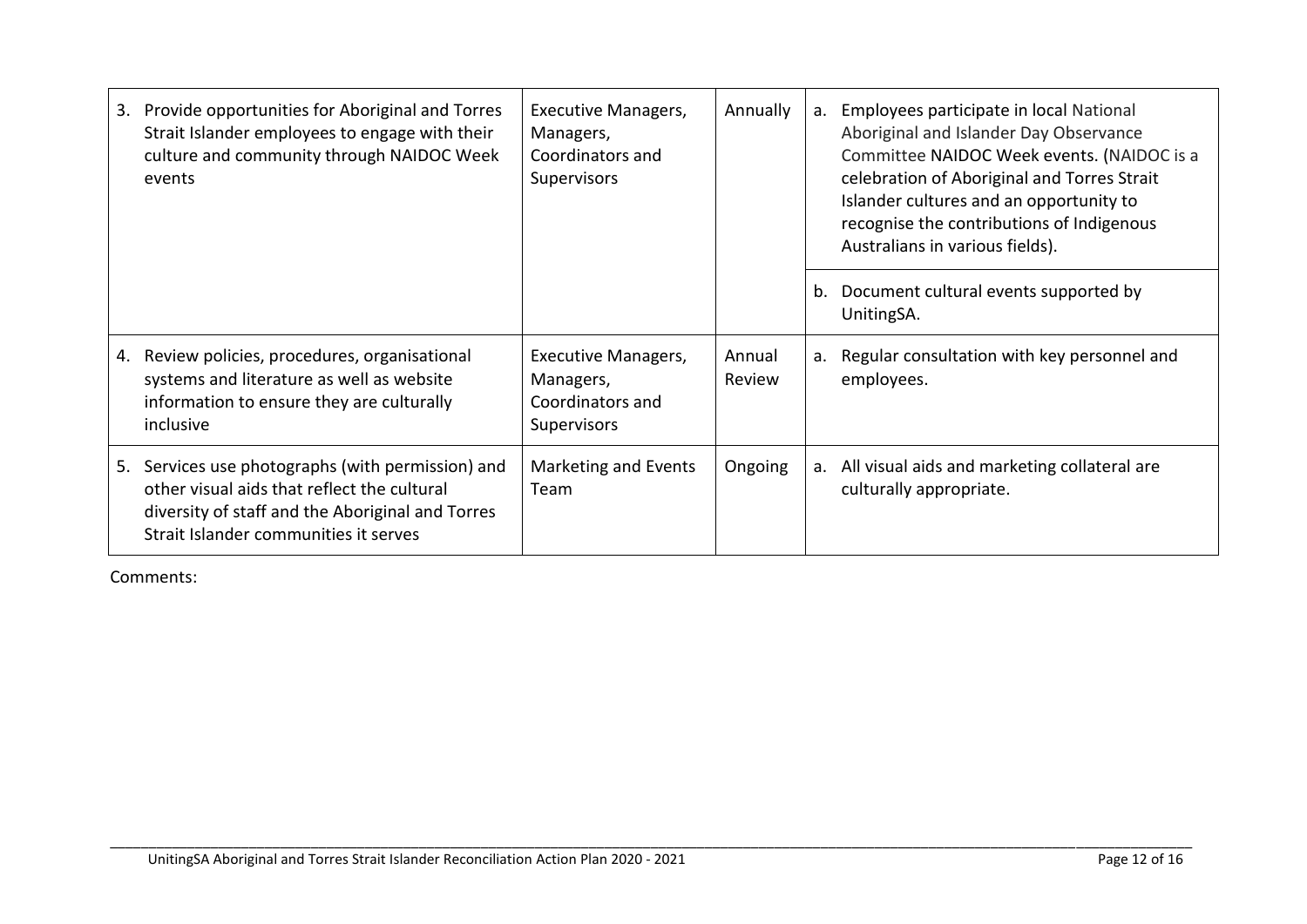### **Goal 3: Opportunities**

### **Focus Area: Providing opportunities for Aboriginal and Torres Strait Islander peoples, organisations and communities is important to our organisation and its core business activities.**

| <b>Activities</b> |                                                                                                                                                                                                      | <b>Responsibilities</b>                                                                        | <b>Timeline</b>  |    | <b>Target /Indicators</b>                                                                                                                                                                                           |                                                                                                                                                                                                         |
|-------------------|------------------------------------------------------------------------------------------------------------------------------------------------------------------------------------------------------|------------------------------------------------------------------------------------------------|------------------|----|---------------------------------------------------------------------------------------------------------------------------------------------------------------------------------------------------------------------|---------------------------------------------------------------------------------------------------------------------------------------------------------------------------------------------------------|
| 1.                | Investigate opportunities within the organisation<br>to increase Aboriginal and Torres Strait Islander<br>employment opportunities. Record information<br>on 'Employee Details Form'.                | <b>Executive Manager</b><br>People and Culture &<br>People and Culture<br>Team in consultation | Annual<br>Review |    |                                                                                                                                                                                                                     | a. Include statement in job advertisements: "We<br>encourage Aboriginal and Torres Strait Islander<br>Australians with relevant skills and experience<br>to apply for any of our advertised vacancies." |
|                   |                                                                                                                                                                                                      | with Managers                                                                                  |                  |    | b. Record the number of Aboriginal & Torres Strait<br>Islander employees retained by UnitingSA over 6<br>months, 1 year and 5 years etc. Report on why<br>employees are retained or leave our services.             |                                                                                                                                                                                                         |
| 2.                | Maintain and seek to increase numbers of<br>Aboriginal and Torres Strait Islander employees.<br>Use 'Employee Details Verification Project' to<br>generate up to date employee demographics<br>data. | <b>Executive Manager</b><br>People and Culture in<br>consultation with<br>Managers             | Annual<br>Review |    | a. Record the number of employees recruited<br>within UnitingSA who identify as being<br>Aboriginal or Torres Strait Islander peoples on<br>Tech One and report on information using HR<br>workforce planning data. |                                                                                                                                                                                                         |
|                   |                                                                                                                                                                                                      |                                                                                                |                  |    | b. Pilot and record number of different approaches<br>to increasing Indigenous employment e.g.<br>training pathways, traineeships and student<br>placements.                                                        |                                                                                                                                                                                                         |
|                   | 3. Promote and celebrate Aboriginal and Torres<br>Strait Islander best practice service initiatives<br>which highlight our achievements and<br>organisational strengths.                             | Managers,<br>Coordinators and<br>Marketing and Events<br>Team                                  | Annual<br>Review | а. | E.g. Newsletter articles in Flourish (UnitingSA<br>magazine), participation in community events<br>and conferences, articles in Annual Report and<br>Wesley News etc.                                               |                                                                                                                                                                                                         |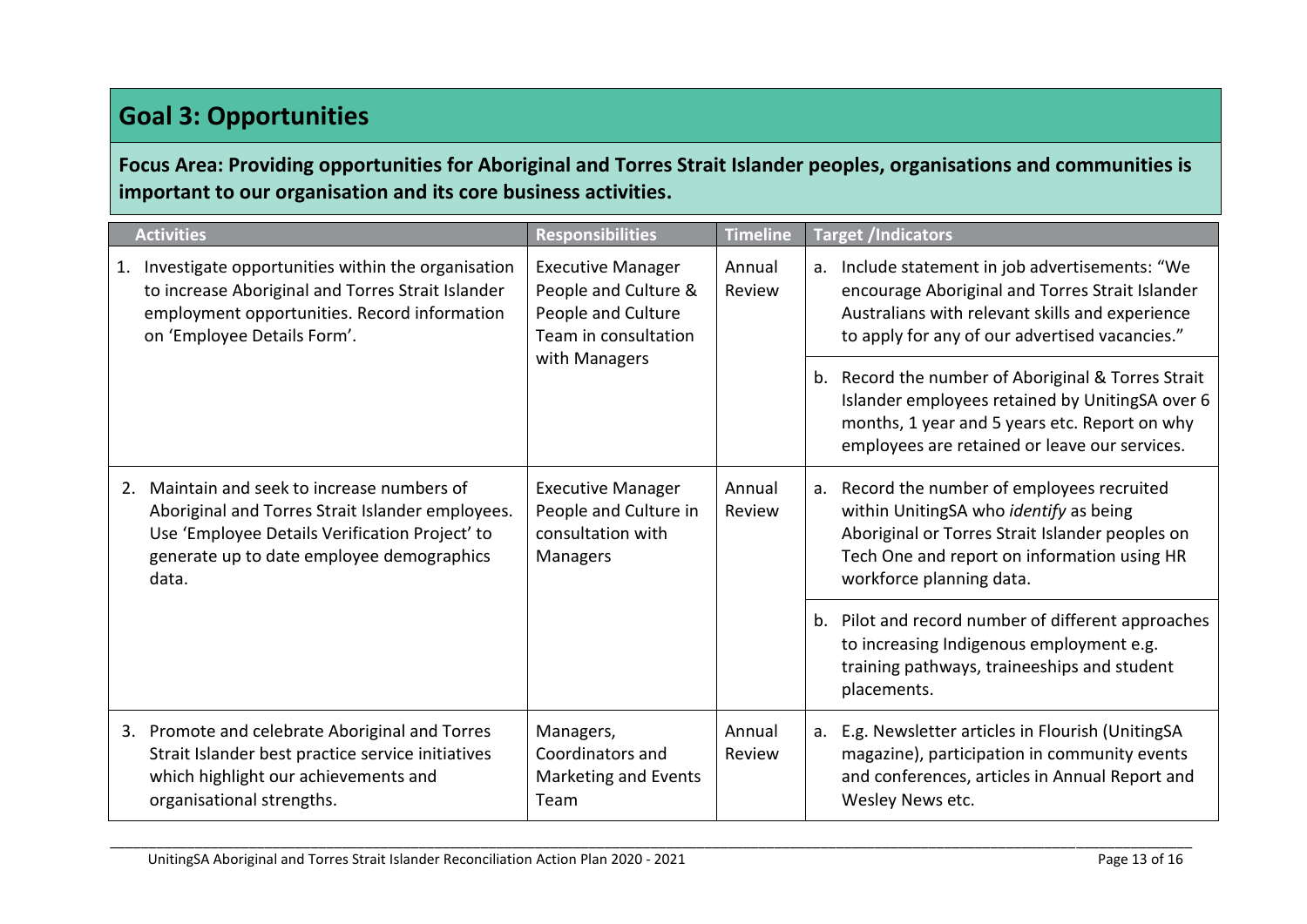### **Goal 4: Tracking Progress and Reporting**

**Focus Area: Evaluating and measuring our achievements to ensure that the implementation of our plan is dynamic and responsive to the needs of Aboriginal & Torres Strait Islander peoples.**

|    | <b>Activities</b>                                                                                                                                         | <b>Responsibilities</b>                                                         | <b>Timeline</b> | Target / Indicators                                                                              |
|----|-----------------------------------------------------------------------------------------------------------------------------------------------------------|---------------------------------------------------------------------------------|-----------------|--------------------------------------------------------------------------------------------------|
| 1. | Implement and monitor this plan which is<br>communicated to all employees via email,<br>Intranet, Flourish magazine and in written format<br>at all sites | <b>Executive Manager</b><br>People and Culture &<br><b>Manager Quality</b>      | Annual          | a. Report achievements, challenges and learnings<br>to Quality Safety & Risk Management Council. |
| 2. | Provide opportunities for ongoing consultation<br>so that employees can feedback improvements<br>to this plan                                             | <b>Executive Manager</b><br>People and Culture,<br>Managers and<br>Coordinators | Annual          | a. All employees consulted and given opportunity<br>to provide feedback.                         |
|    |                                                                                                                                                           |                                                                                 |                 | b. A reporting plan is developed to report against<br>each activity.                             |

\_\_\_\_\_\_\_\_\_\_\_\_\_\_\_\_\_\_\_\_\_\_\_\_\_\_\_\_\_\_\_\_\_\_\_\_\_\_\_\_\_\_\_\_\_\_\_\_\_\_\_\_\_\_\_\_\_\_\_\_\_\_\_\_\_\_\_\_\_\_\_\_\_\_\_\_\_\_\_\_\_\_\_\_\_\_\_\_\_\_\_\_\_\_\_\_\_\_\_\_\_\_\_\_\_\_\_\_\_\_\_\_\_\_\_\_\_\_\_\_\_\_\_\_\_\_\_\_\_\_\_\_\_\_\_\_\_\_\_\_

Comments: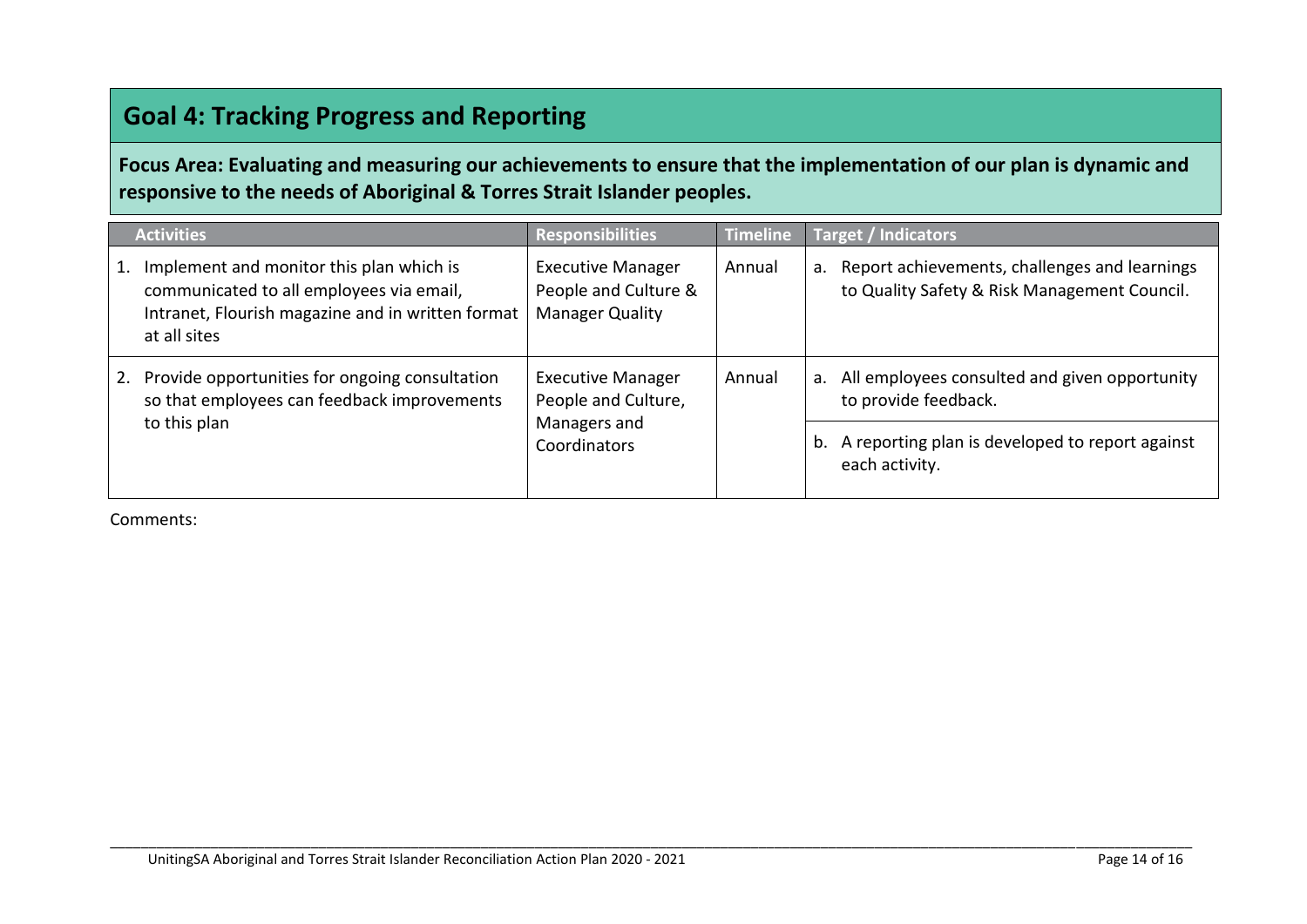| <b>Notes and Review</b><br><b>Comments</b> |  |
|--------------------------------------------|--|
|                                            |  |
|                                            |  |
|                                            |  |
|                                            |  |
|                                            |  |
|                                            |  |
|                                            |  |
|                                            |  |
|                                            |  |
|                                            |  |
|                                            |  |
|                                            |  |
|                                            |  |
|                                            |  |
|                                            |  |